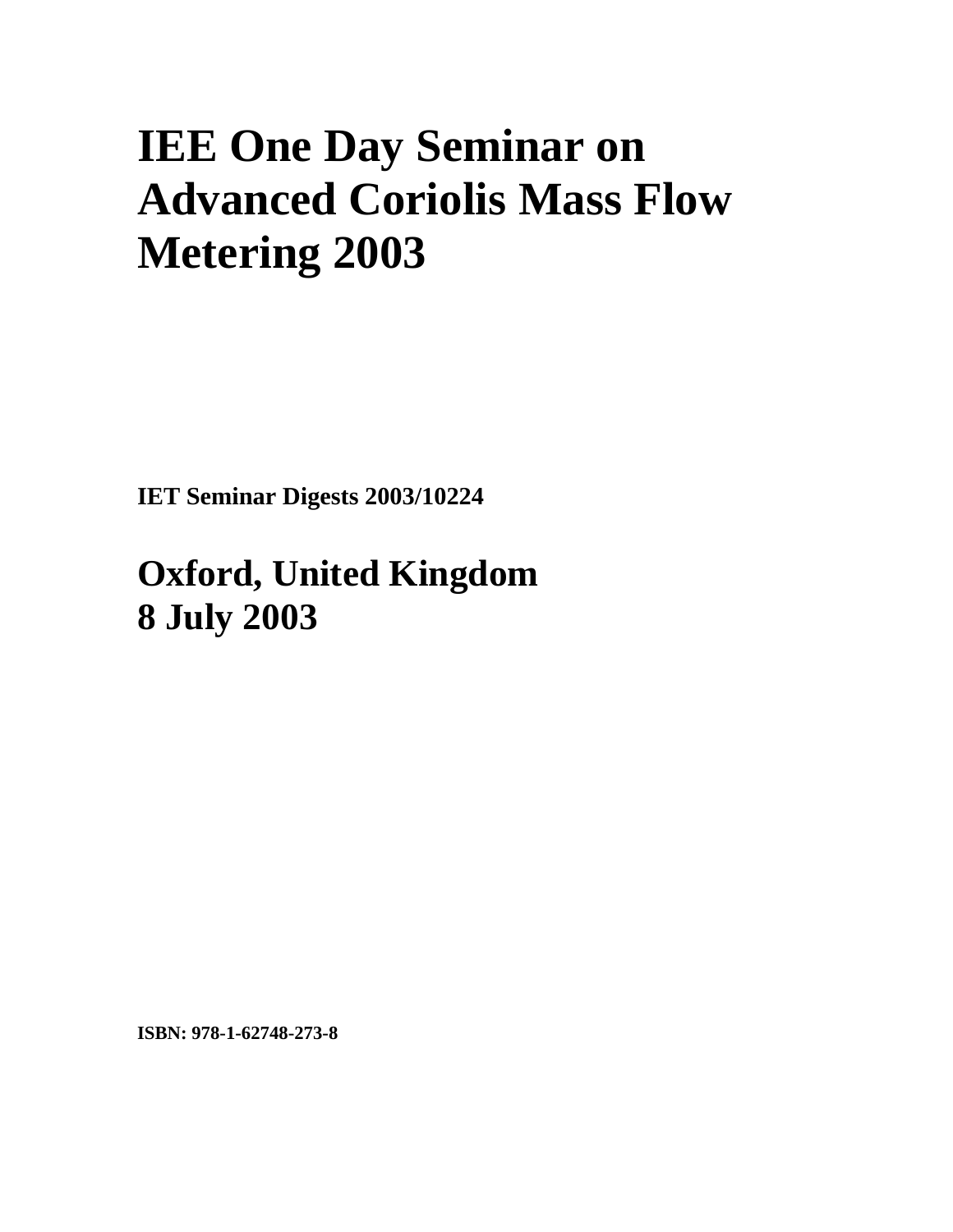**Printed from e-media with permission by:** 

Curran Associates, Inc. 57 Morehouse Lane Red Hook, NY 12571



**Some format issues inherent in the e-media version may also appear in this print version.** 

Copyright© (2003) by the Institution of Engineering and Technology All rights reserved.

Printed by Curran Associates, Inc. (2013)

For permission requests, please contact the Institution of Engineering and Technology at the address below.

Institution of Engineering and Technology P. O. Box 96 Stevenage, Hertfordshire U.K. SG1 2SD

Phone: 01-441-438-767-328-328 Fax: 01-441-438-767-328-375

www.theiet.org

## **Additional copies of this publication are available from:**

Curran Associates, Inc. 57 Morehouse Lane Red Hook, NY 12571 USA Phone: 845-758-0400 Fax: 845-758-2634 Email: curran@proceedings.com Web: www.proceedings.com